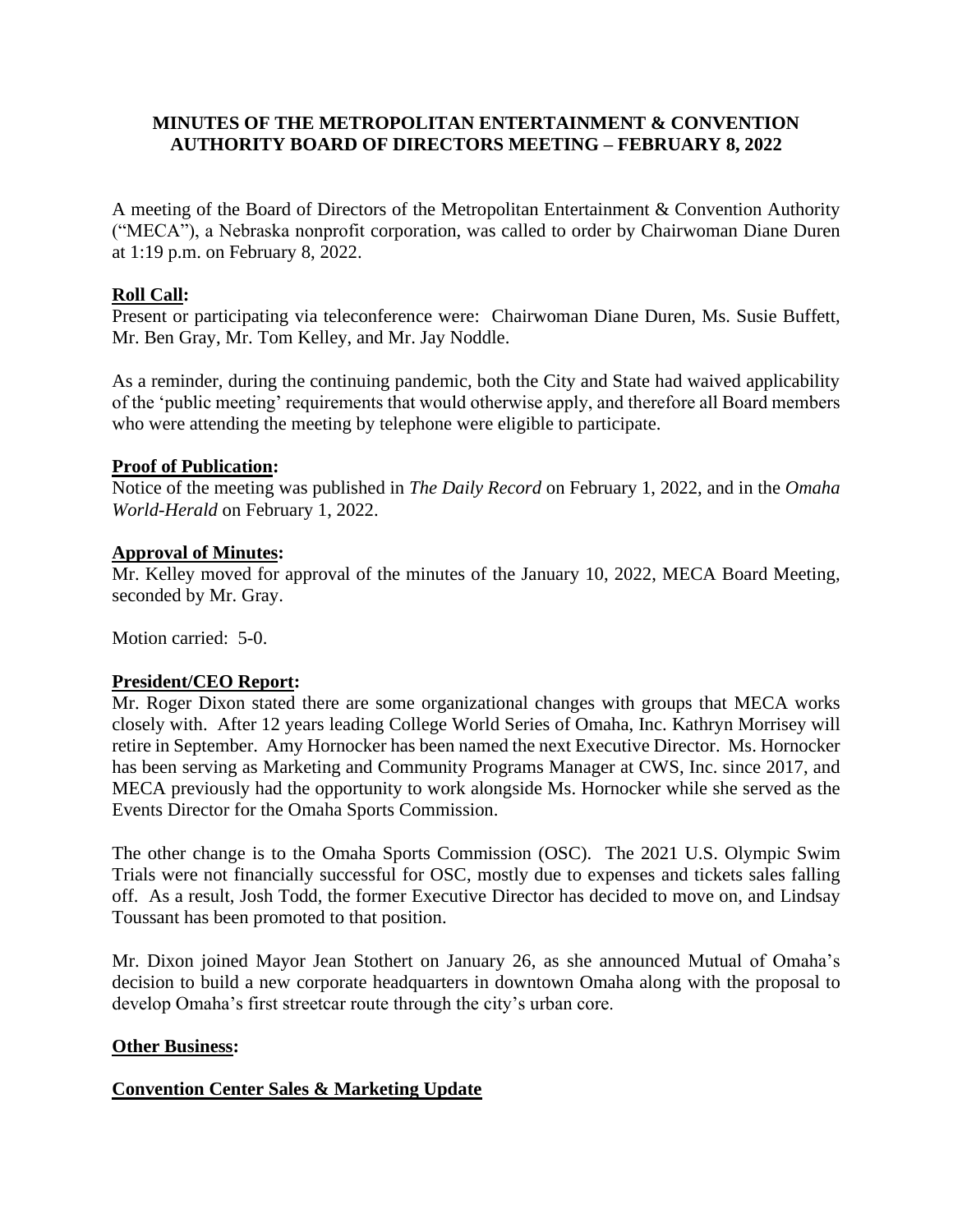Ms. Denise Niebrugge stated that there are currently 109 events on the books, utilizing 187 event days for the current fiscal year. Since the January 10, 2022, Board meeting, 8 events and over 2100 hotel room nights have been added and 19 license contracts have been signed.

# **Corporate Sales & Marketing Update**

Mr. Tom O'Gorman is out of the office attending the Pollstar Live! 2022 Convention in Los Angeles, California.

Mr. Dixon noted that the touring industry continues to evolve post pandemic. There are events that require health checks for guest entry and other are canceling if mandatory vaccinations are required in the community.

MECA received a telephone call from the Douglas County Health Department (DCHD) with complaints about mask mandate compliance. Signs instructing guests to wear masks are posted and masks are provided to those who arrive without them. However, masks are not required when eating and drinking or when guests are seated. According to the DCHD's recommendations, crowd managers and event staff are not permitted to engage with guests who will not comply.

## **Operations & IT Update**

Mr. Kevin Raymond recognized the hard work and dedication of staff as events pick up in the arena and convention center.

In the last month, numerous positions have been filled and MECA is trending in a good direction. A job fair is scheduled on February 22, and MECA has reached out to local media, on social media and partnered with Indeed.com to help reach job seekers.

Creighton University's Men's baseball is set to begin on March 4 at Charles Schwab Field Omaha (CSFO). Hopefully the weather will continue to cooperate. There have been some last-minute changes but rebranding of the stadium remains on schedule. Carpet replacement has begun in the administrative and press areas of the stadium. Materials will arrive in March for the security barriers with completion anticipated before the Big Ten Tournament in May.

Barring an unforeseen circumstance, the replacement of arena seats at CHI Health Center Omaha will be completed in the next couple of weeks.

### **Public Relations Update**

Ms. Kristyna Engdahl stated the biggest communication hurdle over the last month has been the Douglas County Health Department's implementation of a mask order, which, unless it is extended, was originally set to expire this week. This information has been included in all preevent communications and signage was placed at building entrances. Event staff have also made masks available to anyone who arrives without. The DCHD representative who reached out was understanding and appreciated the insight and communications provided to guests.

Consumer show season in the Exhibition Halls has officially arrived, which has already translated into publicity opportunities. Morning live shots were scheduled with KMTV and KETV for the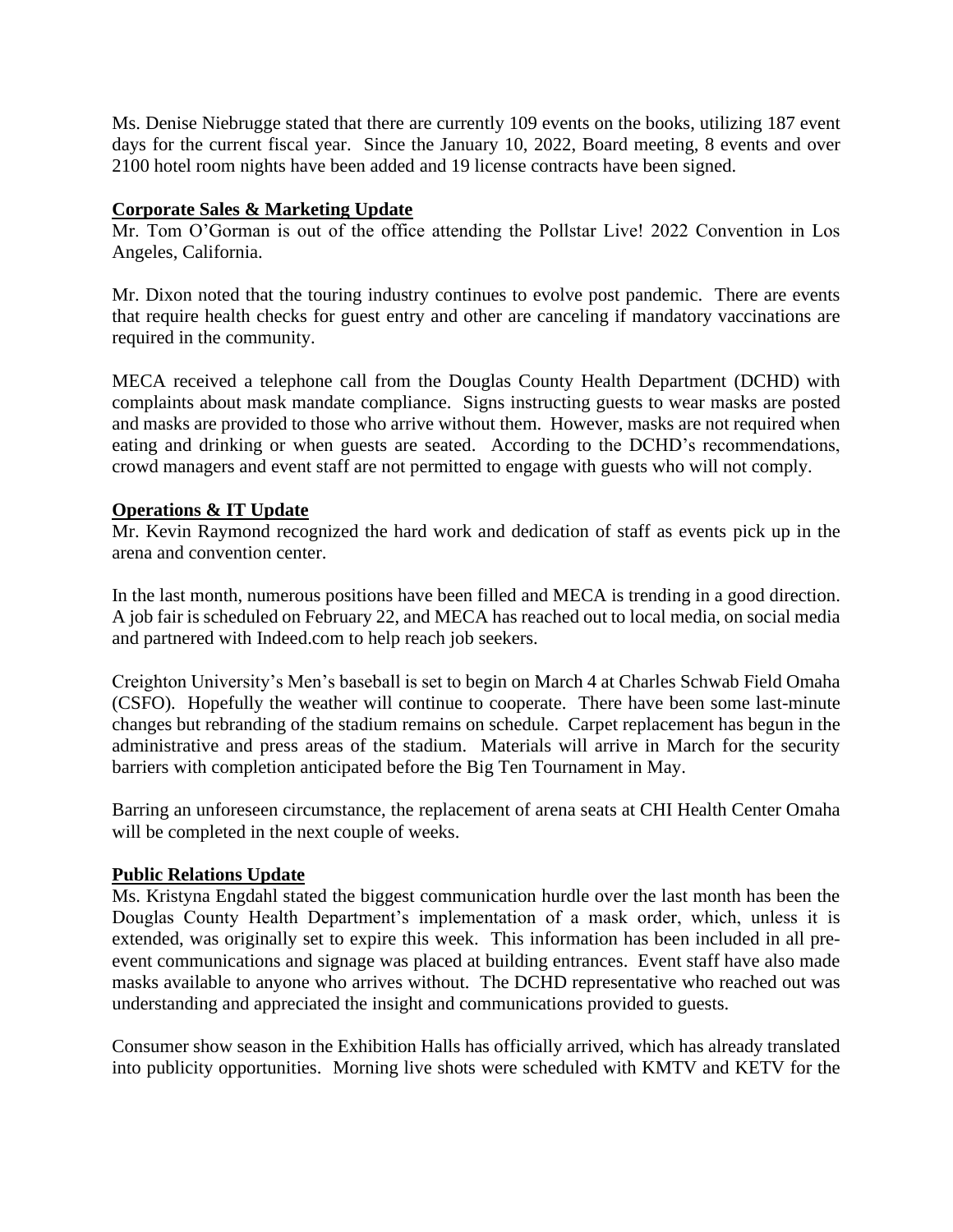Midlands International Auto Show, and already there is interest for the Omaha Home and Garden Expo this weekend and 2022 Omaha Boat Sports and Travel Show, coming up in late February.

The Nebraska School Activities Association (NSAA) State Wrestling Tournament returns to the arena this month in a full capacity, resuming the practice of seating schools together. One change MECA continues to emphasize is a cash-free environment. Ms. Engdahl is working with the NSAA to distribute reminders both to digital ticketholders, and jointly across social media platforms.

Lastly, along with a seat on the Omaha Downtown Improvement District (ODID) Board, MECA is now represented in the Old Market Association (OMA). This will help to directly inform downtown neighbors and stakeholders about updates and developments, in the spirit of good community partnership.

# **Committee Updates:**

## **Internal Governance Committee**

Mr. Tom Kelley reported that the Internal Governance Committee met on Monday, February 7, 2022, at MECA's offices. In attendance were Chairwoman Duren, Mr. Bob Freeman, Mr. Tom Kelley, Mr. Roger Dixon, Ms. Diane Mills, and Mr. Stephen Curtis, City of Omaha Finance Director.

The Committee reviewed the November Financial Statements. After overviews from and discussions with Ms. Mills, the Committee found the report to be reasonable compared to plan and prior periods, and consistent with standard MECA accounting practices.

In addition, the Committee reviewed the quarterly investments, which were found to be highly liquid. Mr. Kelley noted that as interest rates begin to rise future returns may be better.

### **Real Estate Committee**

Mr. Jay Noddle stated that since the last Board meeting on January 10, 2022, parking arrangements between the City of Omaha and First National Bank were approved by the Omaha City Council. This creates a lay down area for building construction in the Builder's District, scheduled to begin around August or September.

The truck route is progressing, with the project slated to be fully designed in late 2022 and work starting north of Cuming Street in 2023.

MECA will be involved with the Streetcar Design Team. Construction of the downtown section around MECA will most likely occur towards the end of the project.

### **Contract Approvals:**

Chairwoman Duren indicated there are four contracts requiring Board approval.

Premier Midwest Beverage Company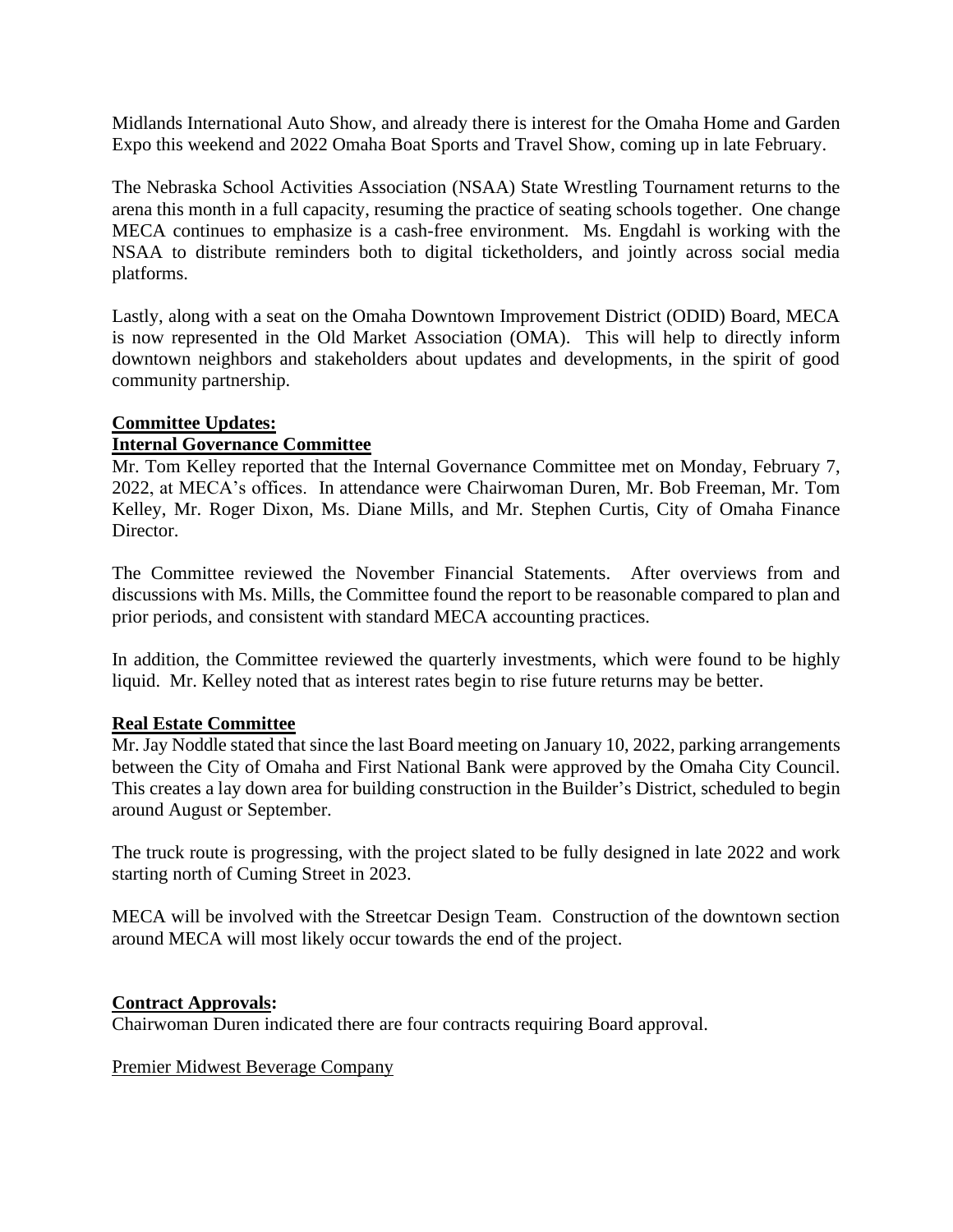**RESOLVED,** that the Advertising/Sponsorship Agreement between MECA and Premier Midwest Beverage Company for advertising at Charles Schwab Field Omaha, as more fully described on the attached summary, is hereby approved, and Roger Dixon as President/CEO is authorized to execute this agreement following its finalization in a form reasonably approved by counsel.

Chairwoman Duren invited public and Board comment and asked for a motion.

Moved by Mr. Kelley seconded by Mr. Gray.

Motion carried: 5-0

### Omaha Neon Sign

**RESOLVED,** that the Agreement between MECA and Omaha Neon Sign to manufacture and install six exterior illuminated building signs at Charles Schwab Field Omaha, as more fully described on the attached summary, is hereby approved, and Roger Dixon as President/CEO is authorized on behalf of MECA to execute the Agreement following its finalization in a form reasonably approved by counsel.

Chairwoman Duren invited public and Board comment and asked for a motion.

Mr. Noddle asked what the source of funds are. Mr. Dixon responded that MECA will fund it and Charles Schwab will reimburse the cost.

Moved by Mr. Noddle seconded by Mr. Gray.

Motion carried: 5-0

### Softchoice

**RESOLVED,** that the Agreement between MECA and Softchoice to purchase Antivirus and Endpoint management software at CHI Health Center Omaha and Charles Schwab Field Omaha, as more fully described on the attached summary, is hereby approved, and Roger Dixon as President/CEO is authorized on behalf of MECA to execute the Agreement following its finalization in a form reasonably approved by counsel.

Chairwoman Duren invited public and Board comment and asked for a motion.

Moved by Mr. Gray seconded by Mr. Kelley.

Motion carried: 5-0

#### TriMark Hockenbergs

**RESOLVED,** that the Agreement between MECA and TriMark Hockenbergs to furnish shelving units to be used in the walk-in coolers at CHI Health Center Omaha, as more fully described on the attached summary, is hereby approved, and Roger Dixon as President/CEO is authorized on behalf of MECA to execute the Agreement following its finalization in a form reasonably approved by counsel.